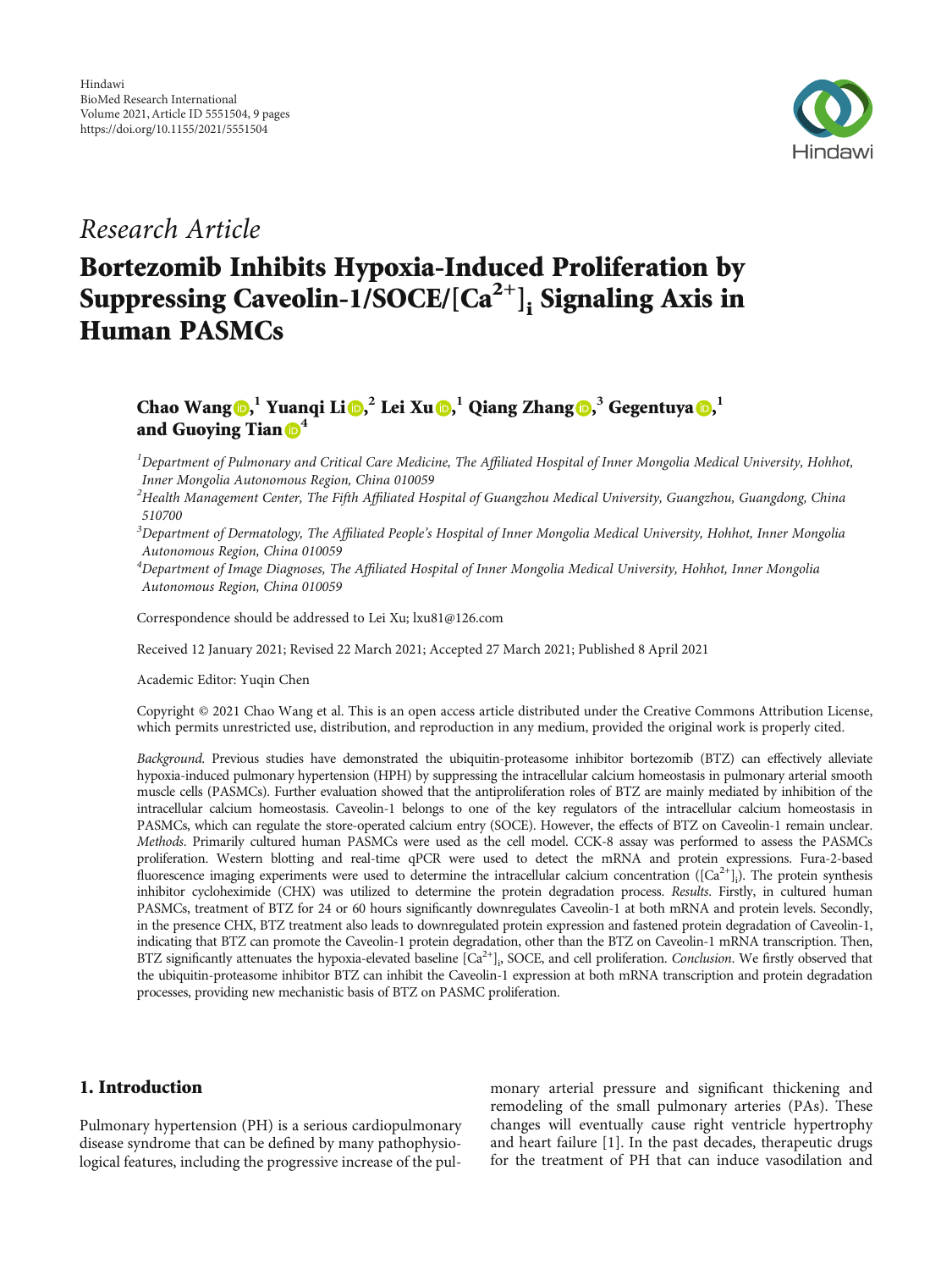<span id="page-1-0"></span>

FIGURE 1: Effects of short-term treatments of bortezomib (BTZ) or chloroquine (CHQ) on Caveolin-1 protein expression in normoxic and hypoxic (4%  $O<sub>2</sub>$ ) human pulmonary arterial smooth muscle cells (PASMCs). Western blots (a) and bar graph (b) representing the protein expression level of Caveolin-1, p21, and LC3B upon treatment with BTZ (10 nM) or CHQ (*μ*M) for 3, 6, and 12 hours in human PASMCs under normoxic and hypoxic conditions. Beta tubulin was used as house-keeping protein. The bar graph represents the mean ± SEM,  $n = 5$  in each group;  $\binom{n}{p} < 0.05$ ,  $\binom{8k}{p} < 0.05$  as indicated.

exert antiproliferation and antimigration effects have been studied, which can relieve the PA vascular remodeling [[2](#page-7-0)]. However, these drugs can only partially improve the disease symptom, but cannot fundamentally cure this deadly disease. So, to search for new class of treatments with better efficacy is important.

It has been well accepted that the substantial vascular remodeling of the small PAs is induced by the hyperproliferation and migration of the pulmonary arterial smooth muscle cells (PASMCs). Previous studies have shown the abnormal elevation of the intracellular free calcium concentration ( $\left[{\rm Ca}^{2+}\right]_{\rm i}$ ) plays as a key factor to induce the proliferation and migration of PASMCs. In mechanism, the elevated  $[Ca^{2+}]$ <sub>i</sub> is mainly caused by two major pathways: (a) calcium release from the intracellular calcium store that localizes on the membrane of endoplasmic/sarcoplasmic reticulum; (b) extracellular calcium entry through the three types of major calcium channels that localize on the plasma membrane including the voltage-operated calcium channels (VOCCs), receptor-operated calcium channels (ROCCs), and storeoperated calcium channels (SOCCs) [\[3\]](#page-7-0). Previous studies have well demonstrated that the hypoxia-induced elevation of calcium influx through the SOCCs, termed as the storeoperated calcium entry (SOCE), contributes most to hypoxia-elevated  $[Ca^{2+}]$ <sub>i</sub> and plays as the master regulator

to induce the proliferation and migration subsequences [\[4,](#page-7-0) [5\]](#page-7-0). Moreover, the upregulation of the core SOCC components, transient receptor potential cation channels (TRPCs), is the molecular basis of the hypoxia-elevated SOCE and basal  $[Ca^{2+}]$ <sub>i</sub> [\[4\]](#page-7-0). Other than TRPCs, the upregulation of the plasma membrane scaffolding protein Caveolin-1 is also proved to play critical role in regulating SOCE, proliferation, and migration of PASMCs [[6](#page-7-0), [7](#page-7-0)]. Previous studies have shown that Caveolin-1 also participates in the regulation of SOCCs by direct interaction with TRPC1 and the other SOCC core proteins, including STIM1 and Orai1 [[8](#page-7-0)–[11](#page-7-0)].

Recently, the ubiquitin-proteasome inhibitors, including MG-132 [\[12\]](#page-7-0), bortezomib (BTZ) [\[13\]](#page-7-0), and carfilzomib [[14](#page-7-0)], have been reported by several studies to successfully attenuate the disease development of different types of experimental PH animal models, through inhibition of the TRPC-SOCE- $[Ca^{2+}]$ ; signaling axis in PASMCs [\[13\]](#page-7-0). Based on these backgrounds, in this study, we further determined whether and how does BTZ affect the expression of Caveolin-1 in both normoxic and hypoxic PASMCs.

#### 2. Materials and Methods

2.1. Culture and Validation of Primary Human Pulmonary Arterial Smooth Muscle Cells (PASMCs). All the experimental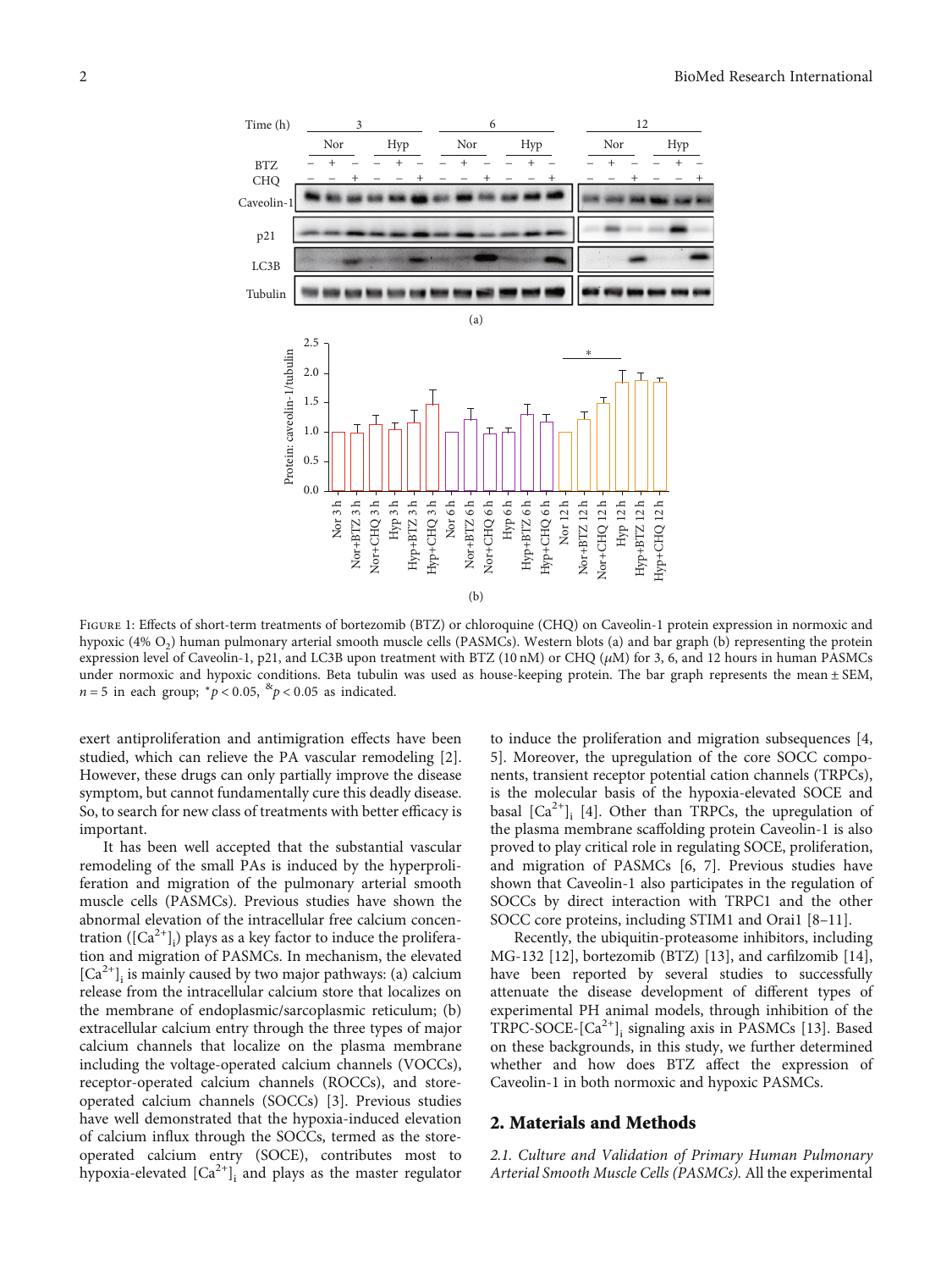<span id="page-2-0"></span>

FIGURE 2: Effects of long-term treatments of BTZ and/or CHQ on Caveolin-1 protein expression in normoxic and hypoxic human PASMCs. Western blots (a) and bar graph (b) representing the protein expression level of Caveolin-1, p21, and LC3B upon treatment with BTZ (10 nM) or CHQ (*μ*M) for 24 and 60 hours in human PASMCs under normoxic and hypoxic conditions. Beta tubulin was used as house-keeping protein. The bar graph represents the mean  $\pm$  SEM,  $n = 5$  in each group;  $\frac{*}{p}$  < 0.05,  $\frac{8}{p}$  < 0.05 as indicated.

procedures were approved by the Animal Care and Use Committee of The Affiliated Hospital of Inner Mongolia Medical University. We followed the experimental methods according to protocols described in previously publication [\[6](#page-7-0), [7](#page-7-0)]. In details, human primary cultured PASMCs were purchased from ScienCell Research Laboratories, Inc. The cells were cultured in smooth muscle growth medium (Lonza) to 60-80% confluence and serum-starved in smooth muscle basal medium (Lonza) containing 0.3% FBS for 24 hours, then treated with the following reagents: proteasome inhibitor BTZ (10 nM), lysosome inhibitor chloroquine (CHQ, 10 *μ*M), or protein synthesis inhibitor CHX (20 *μ*g/ml), under either normoxic or hypoxic  $(4\%$  O<sub>2</sub>-5% CO<sub>2</sub>) conditions. Prior to each experiment, the cell purity was ensured by over 90% positive staining of the specific smooth muscle cell marker *α*-actin (Sigma-Aldrich) by immunofluorescence staining.

2.2. Real-Time Quantitative Polymerase Chain Reaction (RT-qPCR). After each specific treatment, the total RNA was isolated by using RNeasy column and RNase-free DNase (Qiagen), according to previous publication [\[6](#page-7-0), [7\]](#page-7-0). Then, the RNA was reverse transcribed by iScript cDNA synthesis kit (Bio-Rad) with reaction mixture containing 500-1000 ng of total RNA. The RT-qPCR was performed by using Quanti-Tect SYBR Green PCR Master Mix (Qiagen) in an iCyclerIQ detection system (Bio-Rad) and followed by protocols: 95° C~3 min, 40 cycles at 95° C~5 sec and 60° C~15 sec. The primer sequences for each gene were designed using NCBI primer designing tool. 18S was used as internal housekeeping gene. The specific primer pairs for qPCR were Caveolin-1: sense, 5′-CTACAAGCCCAACAACAAGG-3′; antisense, 5′-CATCGTTGAGGTGTTTAGGGT-3′; 18S: sense, 5′-GCAATTATTCCCCATGAACG-3′; antisense, 5′ -GGCCTCACTAAACCATCCAA-3′.

2.3. Western Blot. After treatment, the PASMCs were lysed using RIPA buffer (Pierce) supplemented by 5% protease inhibitor cocktail (Sigma-Aldrich). The total protein concentration was determined by BCA kit (Pierce). Homogenates were denatured by adding 150 mM dithiothreitol (DTT)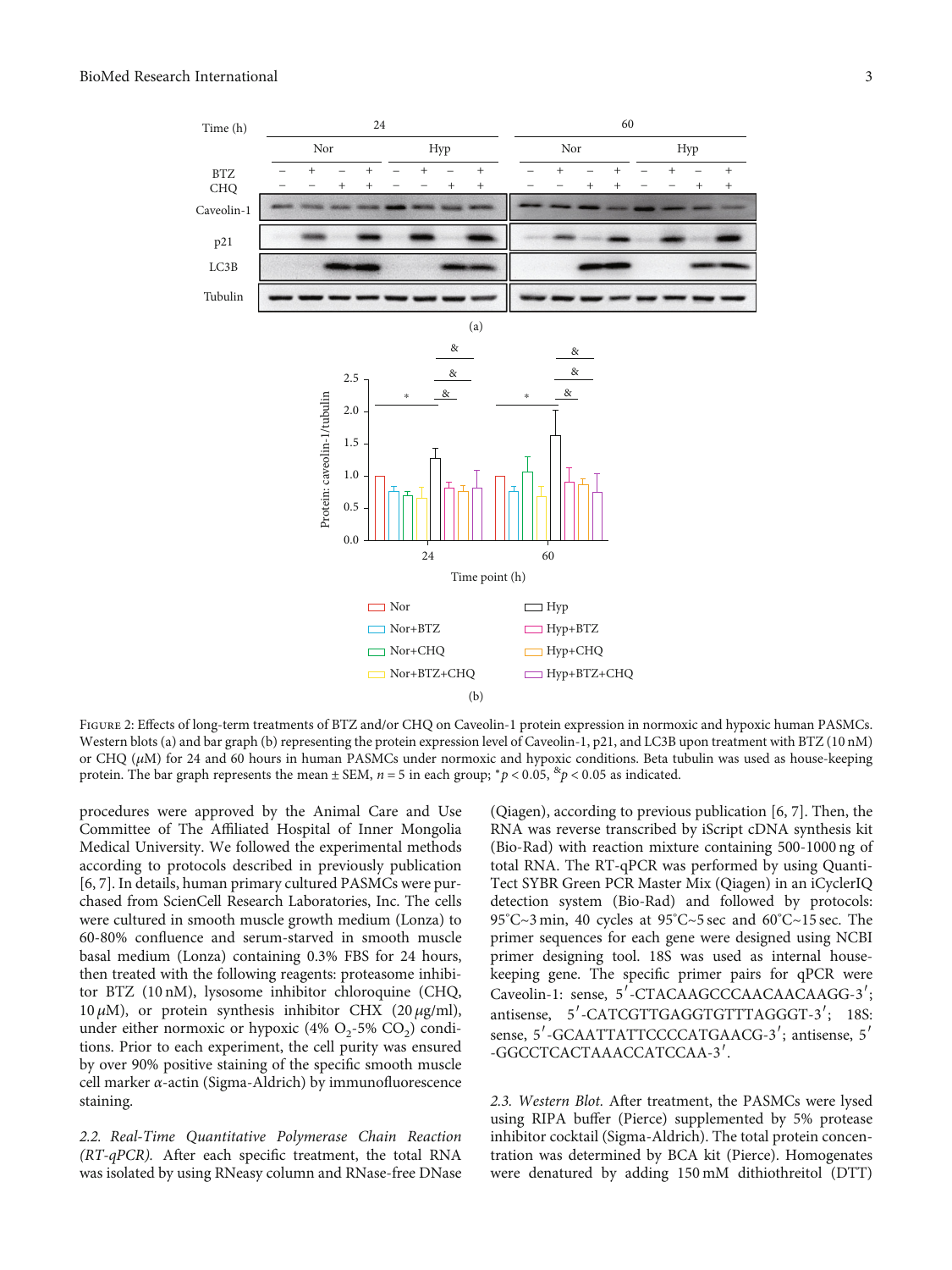<span id="page-3-0"></span>

FIGURE 3: Effects of BTZ and CHX on the Caveolin-1 protein expression in the presence of cycloheximide (CHX) in human PASMCs under normoxia and hypoxia. Western blot (a) and bar graph (b) representing the protein expression level of Caveolin-1 and p21 upon treatment with BTZ and/or CHQ in the presence of CHX (20 *μ*g/ml) for 24 hours in human PASMCs under normoxic and hypoxic conditions. The bar graph represents the mean  $\pm$  SEM,  $n = 4$  in each group;  $\binom{n}{r}$  < 0.05 vs. Hyp+CHX.

and heating at 95° C for 3 min. Whole cell lysates were separated on SDS-PAGE calibrated with Precision Plus protein dual color molecular weight markers (Bio-Rad). The proteins were then transferred onto 0.45 *μ*m polyvinylidene difluoride membranes (Bio-Rad), blocked with 5% nonfat dry milk (Bio-Rad) in Tris-buffered saline containing 0.2% Tween 20 (TBST), and blotted with primary antibodies against Caveolin-1 (BD Biosciences), p21 (BD Biosciences), LC3B (Cell Signaling Technology), or beta-tubulin (Sigma-Aldrich). The membranes were then washed by TBST×3 and incubated with horseradish peroxidase-conjugated goat anti-rabbit or anti-mouse IgG (Kirkegaard and Perry Laboratories). The bands were detected using an enhanced chemiluminescence system (GE healthcare). Gray density of each image was analyzed by Image J; data were calculated as a ratio of the protein of interest to house-keeping protein beta-tubulin, serving as internal control.

2.4. Cell Proliferation Assay. The cell proliferation rate was reflected by CCK-8 assay. Specifically, human PASMCs were seeded in 96-well plates ( $1 \times 10^6$  cells/ml) and cultured for 24 hours (37°C, 5%  $CO<sub>2</sub>$ ). The cells were then serum-starved and treated with BTZ and/or CHQ under either normoxic or hypoxic conditions. After a 60 h treatment, the medium was replaced by 90 *μ*l of medium plus 10 *μ*l of CCK-8, and the cells were incubated for another 4 hours. Then, the viable cell number was determined by a plate reader (Thermo Scientific™ Multiskan™ FC) at 450 nm wavelength. The cell viability was reflected as a percentage to that of the normoxic control group.

2.5. Intracellular Calcium Measurement. The baseline intracellular calcium concentration  $([Ca^{2+}]_i)$  and SOCE were measured by previously reported fura-2 fluorescence-based experiments [\[15\]](#page-7-0).

2.6. Statistical Analysis. All the data were shown as mean  $\pm$ SEM. The "*n*" means the number of individual experiment. The normal distribution of the data was tested by the Kolmgorov-Smirnov test, and the homogeneity of variance was tested by Bartlett's test. Statistical analyses for pairwise comparison were analyzed by Student's *t*-test. One-way ANOVA was used to calculate the statistical significance of multiple groups. Differences were considered significant when  $p < 0.05$ . The statistical analysis was performed by using SPSS and GraphPad Prism 8.

#### 3. Results

3.1. Short-Term Treatment of BTZ Did Not Significantly Affect Caveolin-1 Protein Expression in Human PASMCs. Previous studies have well demonstrated the roles of BTZ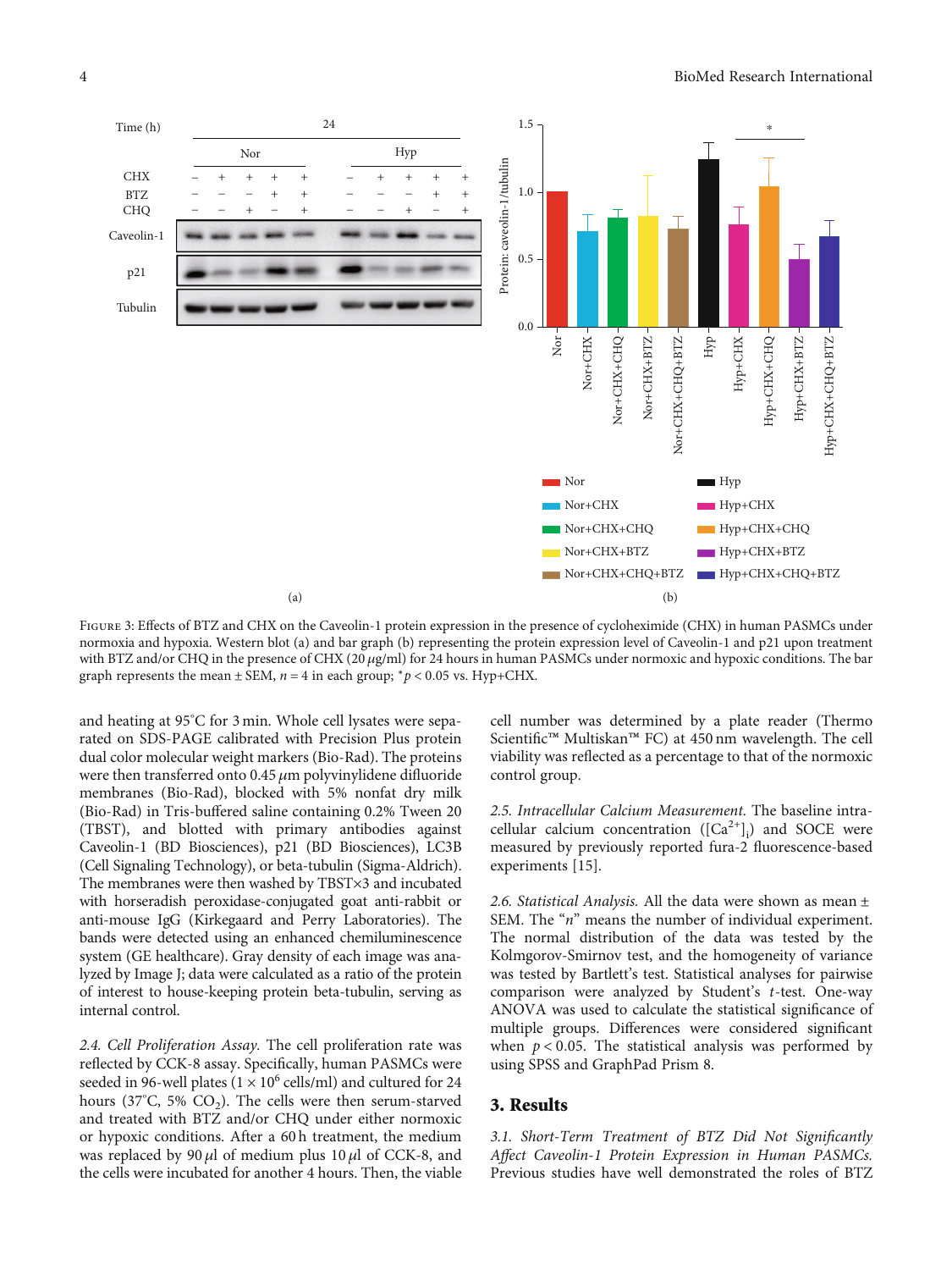<span id="page-4-0"></span>

Figure 4: Effects of BTZ on the protein degradation of Caveolin-1 protein in human PASMCs under normoxia and hypoxia. Western blot (a) and line chart (b) representing the protein expression level of Caveolin-1 and p21 upon treatment with/without BTZ in the presence of CHX within a 24-hour time window in human PASMCs under normoxic and hypoxic conditions. The bar graph represents the mean  $\pm$  SEM,  $n = 5$ in each group.

in suppressing the intracellular calcium and SOCE by inhibiting the expression of major SOCC components TRPC1 and TRPC6; therefore, we further determined the role of BTZ on another key regulator of SOCC, Caveolin-1. As seen in Figure [1](#page-1-0), by performing time-course (3-, 6-, and 12-hour) treatment experiments, our data indicated that a short-term treatment of BTZ (10 nM) did not significantly affect Caveolin-1 protein expression in both normoxic- and hypoxic  $(4\% \text{ O}_2)$ -treated PASMCs. Knowing the fact that Caveolin-1 protein degrades through the lysosome system [\[16](#page-7-0)], specific lysosome inhibitor CHQ was used as a positive control, which represents more or less effects to induce increased Caveolin-1 protein expression. To confirm the effective blockage of BTZ on the ubiquitin-proteasome system, we included a positive control protein, p21, which has been widely proved to be degraded through the ubiquitinproteasome system. As is seen in Figures [1](#page-1-0), [2,](#page-2-0) [3,](#page-3-0) and 4, a dramatic time-dependent induction of p21 was obtained after BTZ treatment from short- to long-term time points. In parallel, to confirm the effective blockage of CHQ on the lysosome-autophagy system, we also included a positive control protein, LC3B, which has been well shown to be degraded through the lysosome-autophagy system. As is represented in Figures [1](#page-1-0) and [2,](#page-2-0) dramatic time-dependent induction of LC3B was also obtained following the short to long term of CHQ treatment.

3.2. Long-Term Treatments of Both BTZ and CHQ Inhibited Caveolin-1 Expression in Hypoxic PASMCs. To further dissect the mechanisms under the suppression of BTZ on Caveolin-1 expression, we found that a long-term treatment (24- and 60-hour) of BTZ significantly inhibited the hypoxia-induced Caveolin-1 expression at both protein (Figure [2\)](#page-2-0) and mRNA (Figure [5](#page-5-0)) levels. However, we surprisingly found that a long-term treatment (24- and 60-hour) of the lysosomal inhibitor CHQ (10 *μ*M) also significantly inhibited the protein expression of caveolin-1 in hypoxic PASMCs, which are against the fact of CHQ as a lysosome inhibitor, supposing to induce Caveolin-1 protein accumulation by inhibiting its protein degradation. Nevertheless, these data indeed correlated with previous data showing that treatment of CHQ can effectively attenuate the CPA-induced SOCE in PASMCs [\[17](#page-7-0)]. We then checked the effects of CHQ on Caveolin-1 transcription, which showed that a 24- and 60 hour treatment of CHQ induced markedly downregulation of Caveolin-1 mRNA (Figure [5\)](#page-5-0), suggesting the long-term downregulation of CHQ on Caveolin-1 might be due to the inhibition on Caveolin-1 transcription. Moreover, compared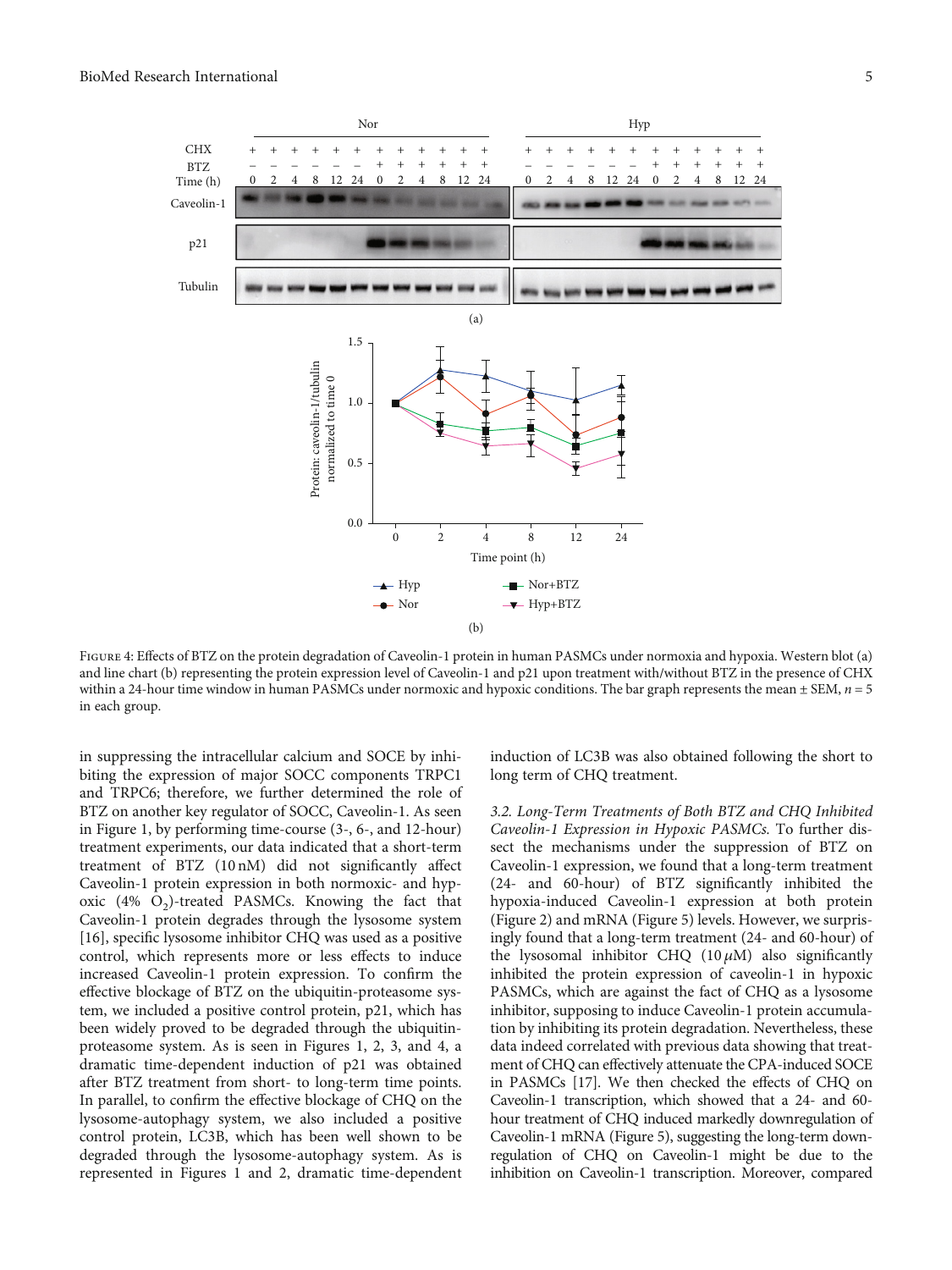<span id="page-5-0"></span>

Figure 5: Effects of long-term treatments of BTZ and/or CHQ on Caveolin-1 mRNA expression in human PASMCs under normoxia and hypoxia. Bar graph representing the mRNA expression level of Caveolin-1 upon treatment with BTZ and/or CHQ for 24 and 60 hours in human PASMCs under normoxic and hypoxic conditions. 18S was used as house-keeping gene. The bar graph represents the mean  $\pm$  SEM,  $n = 4$  in each group; <sup>∗</sup>*p* < 0*:*05, &*p* < 0*:*05 as indicated.

to monotreatment with either BTZ or CHQ, a combined treatment of BTZ+CHQ brings no further decrease in Caveolin-1 expression at either protein (Figure [2\)](#page-2-0) or mRNA (Figure 5) levels.

In parallel, our data also showed that the monotreatment with either BTZ or CHQ significantly attenuated the hypoxia-induced proliferation in PASMCs, but a combined treatment of BTZ+CHQ brings no add-on inhibition on PASMCs proliferation (Figure [6\(](#page-6-0)a)), baseline  $\left[Ca^{2+}\right]_i$  and SOCE (Figure [6\(](#page-6-0)b)), suggesting Caveolin-1/SOCE/[Ca<sup>2+</sup>]<sub>i</sub> signaling axis may exert as a common pathway for the two classes of reagents BTZ and CHQ.

3.3. BTZ Inhibited Caveolin-1 Protein Expression by Promoting Its Protein Degradation through Lysosome System in Both Normoxic and Hypoxic PASMCs. Besides the suppressive roles of BTZ on the transcription of Caveolin-1, we also assessed whether BTZ can affect the Caveolin-1 protein degradation process by introducing the protein synthesis inhibitor CHX (20 *μ*g/ml). As seen in Figure [3](#page-3-0), our data showed that in the presence of protein synthesis inhibitor CHX, treatment with the CHQ can partially rescue the CHX-induced decline in Caveolin-1 protein level due to the blockage of lysosomal degradation; while BTZ treatment further accelerated the decline in Caveolin-1 protein in hypoxic PASMCs, suggesting the role of BTZ in promoting Caveolin-1 protein degradation through lysosome system.

To confirm our hypothesis, we then performed a timepoint protein degradation experiment, captured the Caveolin-1 protein degradation dynamics by analyzing the percentage

of remaining Caveolin-1 protein at 0, 2, 4, 8, 12, and 24 hours after CHX treatment in both control and BTZ (48-hour) treatment cells. As seen in Figure [4](#page-4-0), our data represented accelerated protein degradation curve of Caveolin-1 in hypoxia+BTZ treatment group, compared to the hypoxic control group. These data collectively suggest that other than the suppression of BTZ on Caveolin-1 transcription, BTZ can also promote the protein degradation of Caveolin-1 through the classic lysosome degradation pathway.

#### 4. Discussion

The caveolae regions are a domain of invaginations that locate at the plasma membrane and function in a list of intraand extracellular communication events, such as the extracellular calcium influx, endocytosis, and extracellular signal transduction [\[18\]](#page-7-0). Recently, caveolae have also been reported as important regions that can act as platforms to mediate the pharmacologically reagent-induced signal transduction [[19](#page-7-0)]. In the past decades, Caveolin-1 has been linked to the disease development of PH by numerous studies. It has been reported that mice lacking Caveolin-1 spontaneously developed PH with typical PH features including hyperproliferation and vascular abnormalities, persistent increased PA pressure, and right ventricle hypertrophy [\[20, 21\]](#page-7-0). Moreover, diverse functions of Caveolin-1 was further linked to the two major cell types of the pulmonary vasculature, the PASMCs and PA endothelial cells (PAECs) [[22](#page-8-0)]: (a) marked downregulation of Caveolin-1 was reported in PAECs from either experimental PH animal models or PH patients [[23](#page-8-0)]. A short-term administration of a cell-permeable Caveolin-1 peptide [[24](#page-8-0)] or reexpression of Caveolin-1 in endothelium [\[25\]](#page-8-0) could all prevent or reverse the PH disease pathogenesis; (b) marked upregulation of Caveolin-1 was reported in PASMCs from either experimental PH animal models or PH patients [[6,](#page-7-0) [26\]](#page-8-0). Moreover, the upregulation of Caveolin-1 in PASMCs contributed to the elevated SOCE and intracellular calcium homeostasis by coupling with the SOCC main component TRPC1 and regulator STIM1 to function as an active complex [[6](#page-7-0), [8](#page-7-0), [26\]](#page-8-0), promoting the proliferation and migration of PASMCs.

Given the fact that BTZ effectively inhibited experimental PH by targeting to the TRPC-SOCE- $[Ca^{2+}]$ ; signaling axis in PASMCs [\[13](#page-7-0)], in this study, we further showed that shortterm (3-, 6-, and 12-hour) treatments of BTZ did not alter the Caveolin-1 expression, but a long-term treatment (24 and 60-hour) of BTZ induced obvious decrease in Caveolin-1 expression at both mRNA and protein levels, suggesting that other than TRPC1 and TRPC6, BTZ can also affect the expression of Caveolin-1, another core SOCC mediator in PASMCs. To further determine whether the BTZ-induced downregulation in caveolin-1 protein is completely due to the inhibition on Caveolin-1 transcription, we introduced the protein synthesis inhibitor CHX to rule out the influence of protein production and only focused on the protein degradation process. Our data showed that in the presence of CHX, treatment of BTZ brought further decline in Caveolin-1 protein level and fastened the protein degradation of Caveolin-1. As pointed out in Figure [4,](#page-4-0) upon blockage of protein synthesis by CHX,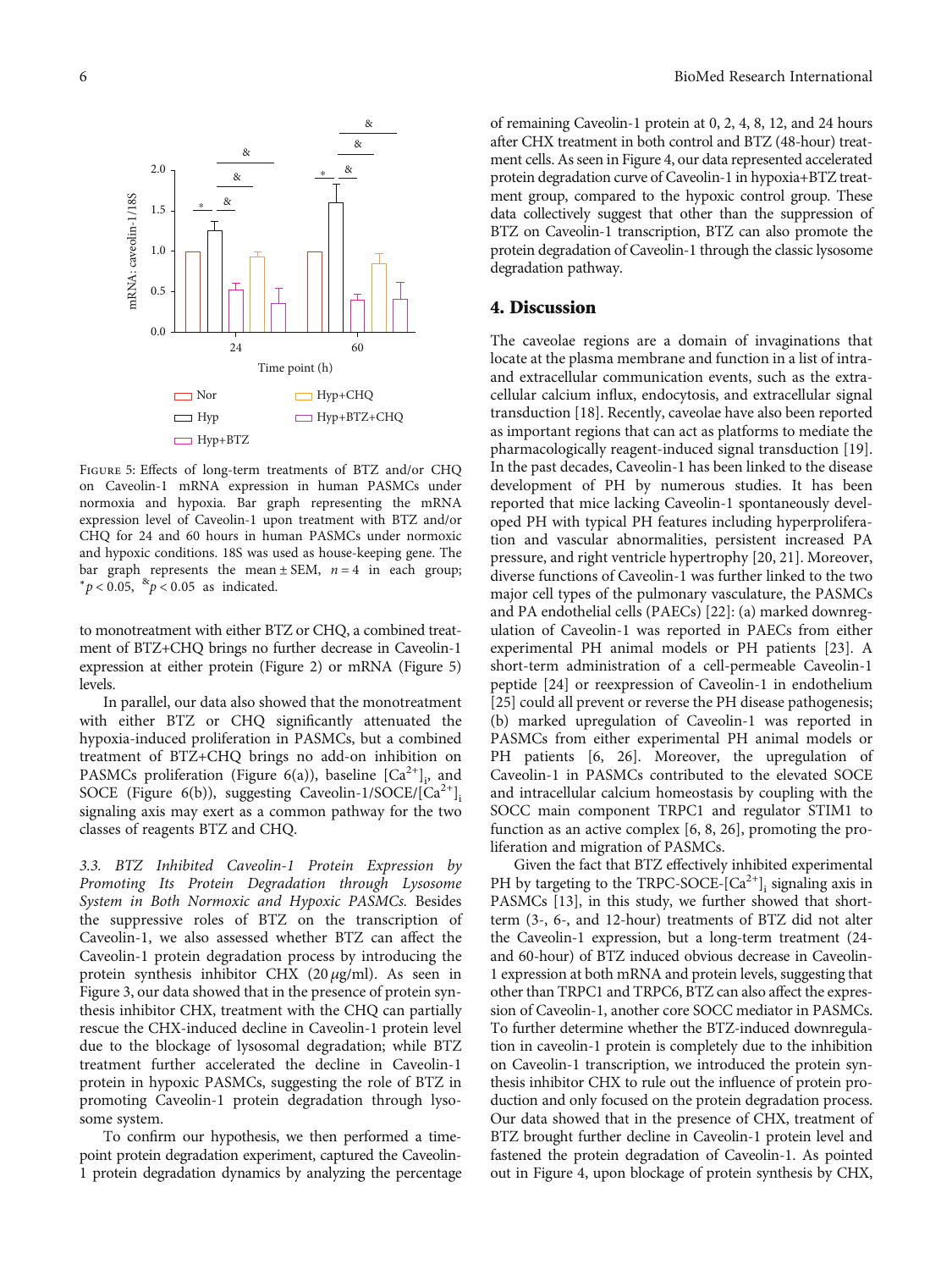<span id="page-6-0"></span>

Figure 6: Effects of BTZ and/or CHQ treatment on the proliferation and intracellular calcium homeostasis of human PASMCs under normoxia and hypoxia. Bar graphs representing the normalized proliferation (a), baseline  $[Ca^{2+}]_i$ , and SOCE (b) of PASMCs upon treatment with BTZ and/or CHQ for 60 hours under normoxic and hypoxic conditions. The bar graph represents the mean ± SEM, *n* = 6 in (a) and  $n = 3$  in (b);  $p < 0.05$ ,  $\frac{p}{q} < 0.05$  as indicated.

BTZ treatment leads to an accelerated time-dependent decrease in both Caveolin-1 and p21 protein, suggesting that (a) without the contribution of transcription and protein synthesis, BTZ may induce the activity of lysosomal degradation pathway, leading to accelerated Caveolin-1 protein degradation; (b) with the presence of both protein synthesis inhibitor CHX and UPS inhibitor BTZ, the decreased p21 protein strongly suggests that either p21 can also degrade through other pathways (e.g., the lysosome pathway) besides the wellknown UPS pathway, or blockage of UPS pathway by BTZ somewhat activates lysosomal degradation pathway. This is an important question, which deserves further study.

Caveolin-1 protein is known to be degraded through the lysosomal protein degradation pathway. Studies have shown that when the cells are in a special state (e.g., cholesterol perturbation), the caveolae will be decomposed, where Caveolin-1 is dissociated from the fossa and endocytosis as a cargo protein and then undergo early endosome, late endosome, and multivesicular bodies, and finally, reach lysosome for degradation [[16](#page-7-0)]. Surprisingly, our data showed that longterm (24- and 60-hour) treatment of the specific lysosomal inhibitor CHQ not even resulted in Caveolin-1 accumulation, but surprisingly induced a decline in the Caveolin-1 protein, which is due to an inhibition of CHQ on Caveolin-1 mRNA expression, progressively leading to decrease in Caveolin-1 protein. Considering that both BTZ and CHQ can inhibit the PASMC proliferation and PA remodeling by targeting to the SOCE and calcium regulation, these data partially explain the molecular basis underlying this phenomenon. Moreover, a combined treatment of BTZ and CHQ could not bring further suppression on Caveolin-1 expres-

sion, baseline  $\lbrack \text{Ca}^{2+}\rbrack_{\mathfrak{p}}$ , SOCE, and proliferation, likely because of the effects of BTZ on Caveolin-1 transcription and degradation are already strong enough to cover the effects of CHQ on Caveolin-1 mRNA. These data also suggest that Caveolin-1/SOCE/baseline  $[Ca^{2+}]$ <sub>i</sub> signaling axis may act as a common pathway of BTZ and CHQ, two classes of proven anti-PH reagents.

In summary, both the ubiquitin-proteasome inhibitor BTZ and the lysosome inhibitor CHQ can suppress the Caveolin-1/SOCE/baseline  $[Ca^{2+}]$ <sub>i</sub> signaling axis by targeting to Caveolin-1 expression, although due to different molecular mechanisms: (a) BTZ inhibits the Caveolin-1 expression by both inhibiting the mRNA transcription and promoting the protein degradation, while (b) CHQ inhibits the Caveolin-1 expression by inhibiting the mRNA transcription. These findings expand our understanding how the inhibitors of the two major protein degradation pathways inhibit PH and uncover a common pathway of their functional consequence by targeting the Caveolin-1/SOCE/baseline  $[Ca^{2+}]$ <sub>i</sub> signaling axis. To date, although studies have attempted to dig into the specific mechanisms of both ubiquitin-proteasome inhibitor and lysosomal inhibitor against PH therapy [[17](#page-7-0), [27](#page-8-0)–[29](#page-8-0)], unfortunately, we still do not fully understand the detail mechanisms. Our findings provided novel insights into the potential crosslink between these two types of major protein degradation pathways. We believe to further figure out the profile change of both ubiquitin-proteasome inhibitor and lysosomal inhibitor will lead to the full evaluation of the common and distinct pathways underlying the therapeutic consequences and contribute to the future optimization of these two types of anti-PH reagents.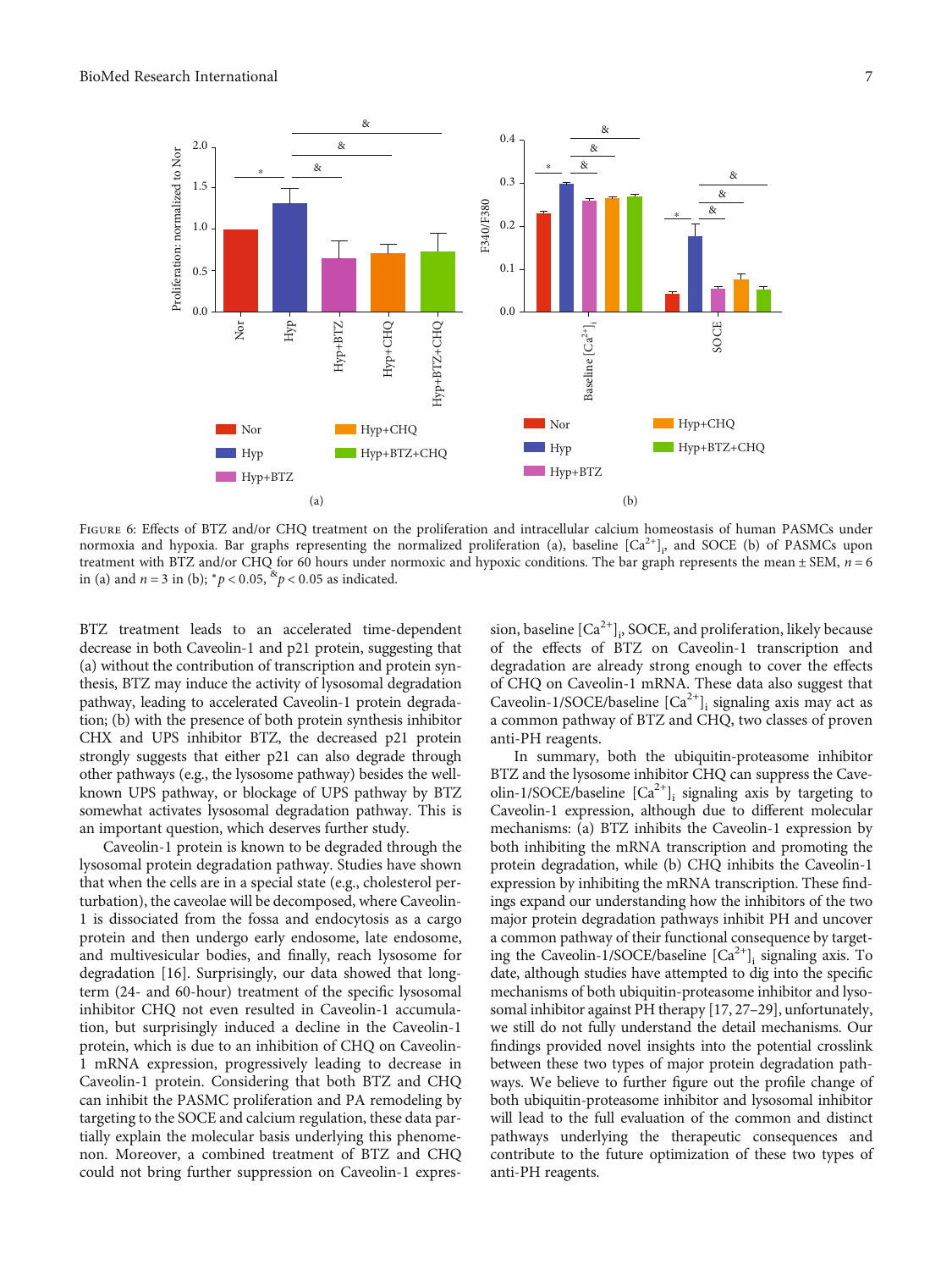### <span id="page-7-0"></span>Data Availability

The data used to support the findings of this study are available from the corresponding author upon request.

## Conflicts of Interest

The authors declare that they have no conflicts of interest.

# Authors' Contributions

Lei Xu initiated and designed the project and wrote and edited the paper; Chao Wang performed most of the experiments and analyzed data; Yuanqi Li designed the project and edited the paper; Gegentuya and Guoying Tian performed the experiments; Qiang Zhang performed the statistical analysis. All authors approved the final submission of the paper. C.W. and Y.L. contributed equally to this work.

#### Acknowledgments

This work was supported by the funding sources from the National Natural Science Foundation of China (No. 81460011), the Natural Science Foundation of Inner Mongolia Autonomous Region (No. 2018LH0823), the Project of Health and Family Planning Commission of Inner Mongolia Autonomous Region (No. 201702084), the Doctoral Starting up Foundation of The Affiliated Hospital of Inner Mongolia Medical University, and the "Graduate Education Teaching Reform Research and Practice Project" of Inner Mongolia Medical University (No. YJG201824).

### References

- [1] J. T. Sylvester, L. A. Shimoda, P. I. Aaronson, and J. P. T. Ward, "Hypoxic pulmonary vasoconstriction," Physiological Reviews, vol. 92, no. 1, pp. 367–520, 2012.
- [2] S. S. Pullamsetti, R. Schermuly, A. Ghofrani, N. Weissmann, F. Grimminger, and W. Seeger, "Novel and emerging therapies for pulmonary hypertension," American Journal of Respiratory and Critical Care Medicine, vol. 189, no. 4, pp. 394–400, 2014.
- [3] L. A. Shimoda, J. Wang, and J. T. Sylvester, "Ca2+ channels and chronic hypoxia," Microcirculation, vol. 13, no. 8, pp. 657–670, 2006.
- [4] J. Wang, L. Weigand, W. Lu, J. T. Sylvester, G. L. Semenza, and L. A. Shimoda, "Hypoxia inducible factor 1 mediates hypoxiainduced TRPC expression and elevated intracellular Ca2+ in pulmonary arterial smooth muscle cells," Circulation Research, vol. 98, no. 12, pp. 1528–1537, 2006.
- [5] J. Wang, L. A. Shimoda, L. Weigand, W. Wang, D. Sun, and J. T. Sylvester, "Acute hypoxia increases intracellular [Ca2+] in pulmonary arterial smooth muscle by enhancing capacitative Ca2+ entry," American journal of physiology Lung cellular and molecular physiology, vol. 288, no. 6, pp. L1059–L1069, 2005.
- [6] K. Yang, W. Lu, Q. Jiang et al., "Peroxisome proliferatoractivated receptor *γ*-mediated inhibition on hypoxia-triggered store-operated calcium entry. A caveolin-1-dependent mechanism," American Journal of Respiratory Cell and Molecular Biology, vol. 53, no. 6, pp. 882–892, 2015.
- [7] K. Yang, M. Zhao, J. Huang et al., "Pharmacological activation of PPAR*γ* inhibits hypoxia-induced proliferation through a caveolin-1-targeted and -dependent mechanism in PASMCs," American journal of physiology Cell physiology, vol. 314, no. 4, pp. C428–C438, 2018.
- [8] B. Pani, X. Liu, S. Bollimuntha et al., "Impairment of TRPC1- STIM1 channel assembly and AQP5 translocation compromise agonist-stimulated fluid secretion in mice lacking caveolin 1," Journal of Cell Science, vol. 126, no. 2, pp. 667–675, 2013.
- [9] Y. C. Yeh and A. B. Parekh, "Distinct structural domains of caveolin-1 independently regulate Ca2+ release-activated Ca2+ channels and Ca2+ microdomain-dependent gene expression," Molecular and Cellular Biology, vol. 35, no. 8, pp. 1341–1349, 2015.
- [10] V. Sathish, A. J. Abcejo, M. A. Thompson, G. C. Sieck, Y. S. Prakash, and C. M. Pabelick, "Caveolin-1 regulation of storeoperated Ca (2+) influx in human airway smooth muscle," The European Respiratory Journal, vol. 40, no. 2, pp. 470– 478, 2012.
- [11] H. L. Ong and I. S. Ambudkar, "The dynamic complexity of the TRPC1 channelosome," Channels, vol. 5, no. 5, pp. 424– 431, 2011.
- [12] Y. F. Ibrahim, C. M. Wong, L. Pavlickova et al., "Mechanism of the susceptibility of remodeled pulmonary vessels to druginduced cell killing," Journal of the American Heart Association, vol. 3, no. 1, article e000520, 2014.
- [13] J. Zhang, W. Lu, Y. Chen et al., "Bortezomib alleviates experimental pulmonary hypertension by regulating intracellular calcium homeostasis in PASMCs," American journal of physiology Cell physiology, vol. 311, no. 3, pp. C482–C497, 2016.
- [14] X. Wang, Y. F. Ibrahim, D. Das, M. Zungu-Edmondson, N. V. Shults, and Y. J. Suzuki, "Carfilzomib reverses pulmonary arterial hypertension," Cardiovascular Research, vol. 110, no. 2, pp. 188–199, 2016.
- [15] L. Xu, Y. Chen, K. Yang et al., "Chronic hypoxia increases TRPC6 expression and basal intracellular Ca2+ concentration in rat distal pulmonary venous smooth muscle," PLoS One, vol. 9, no. 11, article e112007, 2014.
- [16] R. G. Parton and M. T. Howes, "Revisiting caveolin trafficking: the end of the caveosome," The Journal of Cell Biology, vol. 191, no. 3, pp. 439–441, 2010.
- [17] K. Wu, Q. Zhang, X. Wu et al., "Chloroquine is a potent pulmonary vasodilator that attenuates hypoxia-induced pulmonary hypertension," British Journal of Pharmacology, vol. 174, no. 22, pp. 4155–4172, 2017.
- [18] R. G. Parton and M. A. del Pozo, "Caveolae as plasma membrane sensors, protectors and organizers," Nature Reviews Molecular Cell Biology, vol. 14, no. 2, pp. 98–112, 2013.
- [19] H. H. Patel, F. Murray, and P. A. Insel, "Caveolae as organizers of pharmacologically relevant signal transduction molecules," Annual review of pharmacology and toxicology, vol. 48, no. 1, pp. 359–391, 2008.
- [20] Y. Y. Zhao, Y. Liu, R. V. Stan et al., "Defects in caveolin-1 cause dilated cardiomyopathy and pulmonary hypertension in knockout mice," Proceedings of the National Academy of Sciences of the United States of America, vol. 99, no. 17, pp. 11375–11380, 2002.
- [21] B. Razani, J. A. Engelman, X. B. Wang et al., "Caveolin-1 null mice are viable but show evidence of hyperproliferative and vascular abnormalities∗," The Journal of Biological Chemistry, vol. 276, no. 41, pp. 38121–38138, 2001.